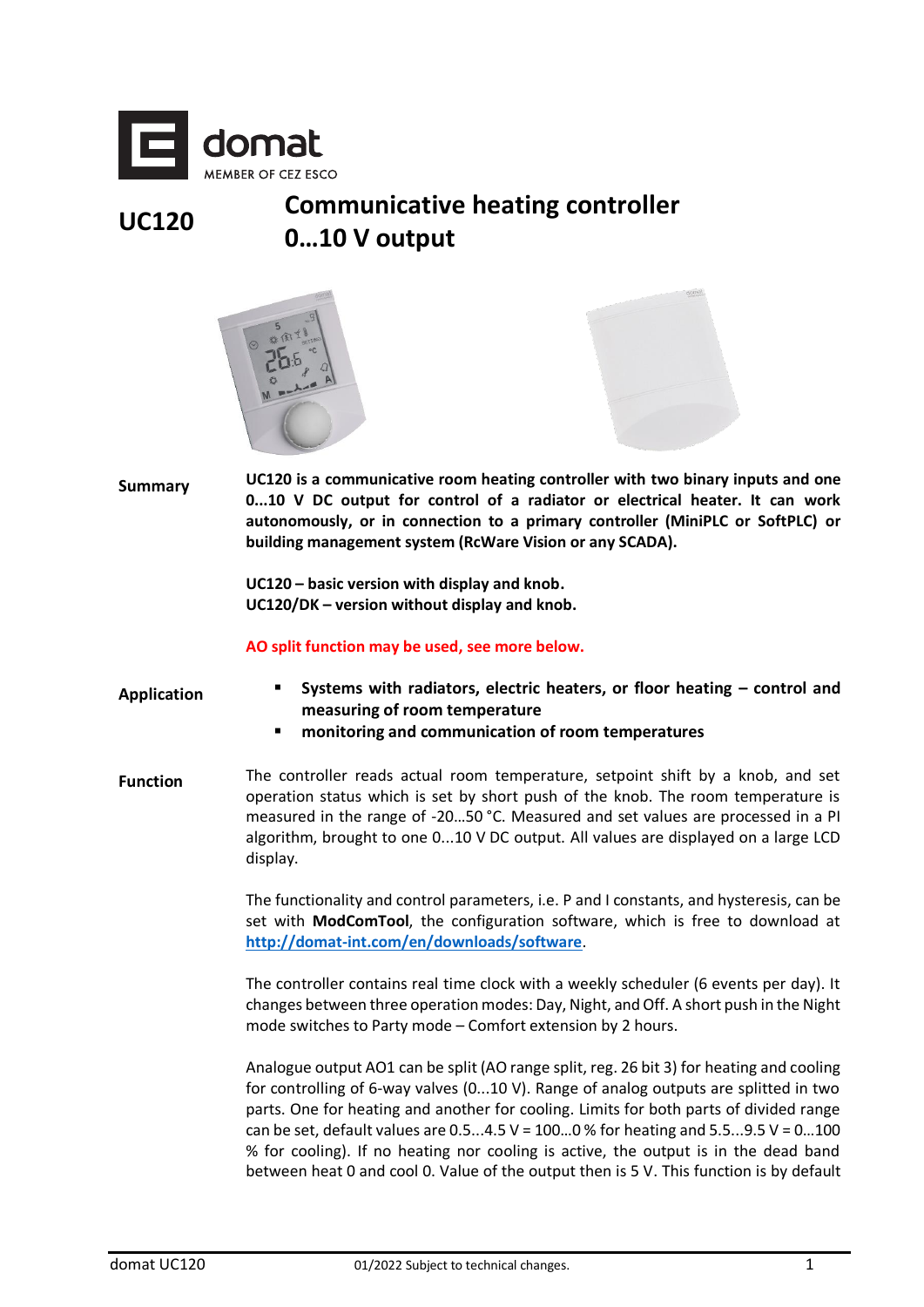setting turned-on in UC120 with fw10101 and turned-off in UC120 with fw10102 or later. Older versions do not support this function.

The Change-over function (communicated over the bus) switches to the cooling mode while cooling setpoints come into effect. This mode is used when heat pumps with change-over mode are installed. The change-over signal is read from the heat pump interface or a thermostat at the supply water piping, and is transmitted to the controllers over MiniPLC, UCWEB, or any Modbus master. See *Room units and controllers, Communication protocol description* handbook for register addressing and communication examples.

The communication bus is Modbus RTU over RS485, therefore the controllers are easily to integrate into any SCADA or BMS system. Protocol description is available in a separate document.

#### **Technical data**

| Power                                                                   | 1635 V DC (typical 24 V DC)                                                                                               |
|-------------------------------------------------------------------------|---------------------------------------------------------------------------------------------------------------------------|
| Consumption                                                             | 1400 mVA                                                                                                                  |
| Measuring range                                                         | $-2070 °C$                                                                                                                |
| Protection                                                              | <b>IP20</b>                                                                                                               |
| Sensor accuracy                                                         | ±1.5 K (with software correction)                                                                                         |
| Inputs<br>Input current<br>Input voltage                                | for dry contact<br>$2.4 \text{ mA}$<br>24 V DC, derived from the power voltage                                            |
| Output<br>Maximum output current<br>Short-circuit current<br>Resolution | 1x 010 V DC<br>10 mA (corresponding to 1 kOhm load)<br>50 mA, tolerant to permanent short-circuit<br>10 bit D/A converter |
| Setpoint correction                                                     | according to configuration, ±10 to ±1 K                                                                                   |
| Communication<br>RS485 separation<br>Baud rate                          | 2 wire RS485 - Modbus RTU slave<br>optically separated up to 1000 V<br>selectable, 1200115200 bps                         |
| Display                                                                 | LCD $60 \times 60$ mm                                                                                                     |
| <b>Terminals</b>                                                        | screw terminals for 0.141.5 mm <sup>2</sup> wires                                                                         |
| Cover                                                                   | ABS, RAL9010                                                                                                              |
| Weight                                                                  | $0.13$ kg                                                                                                                 |
| Dimensions                                                              | see below                                                                                                                 |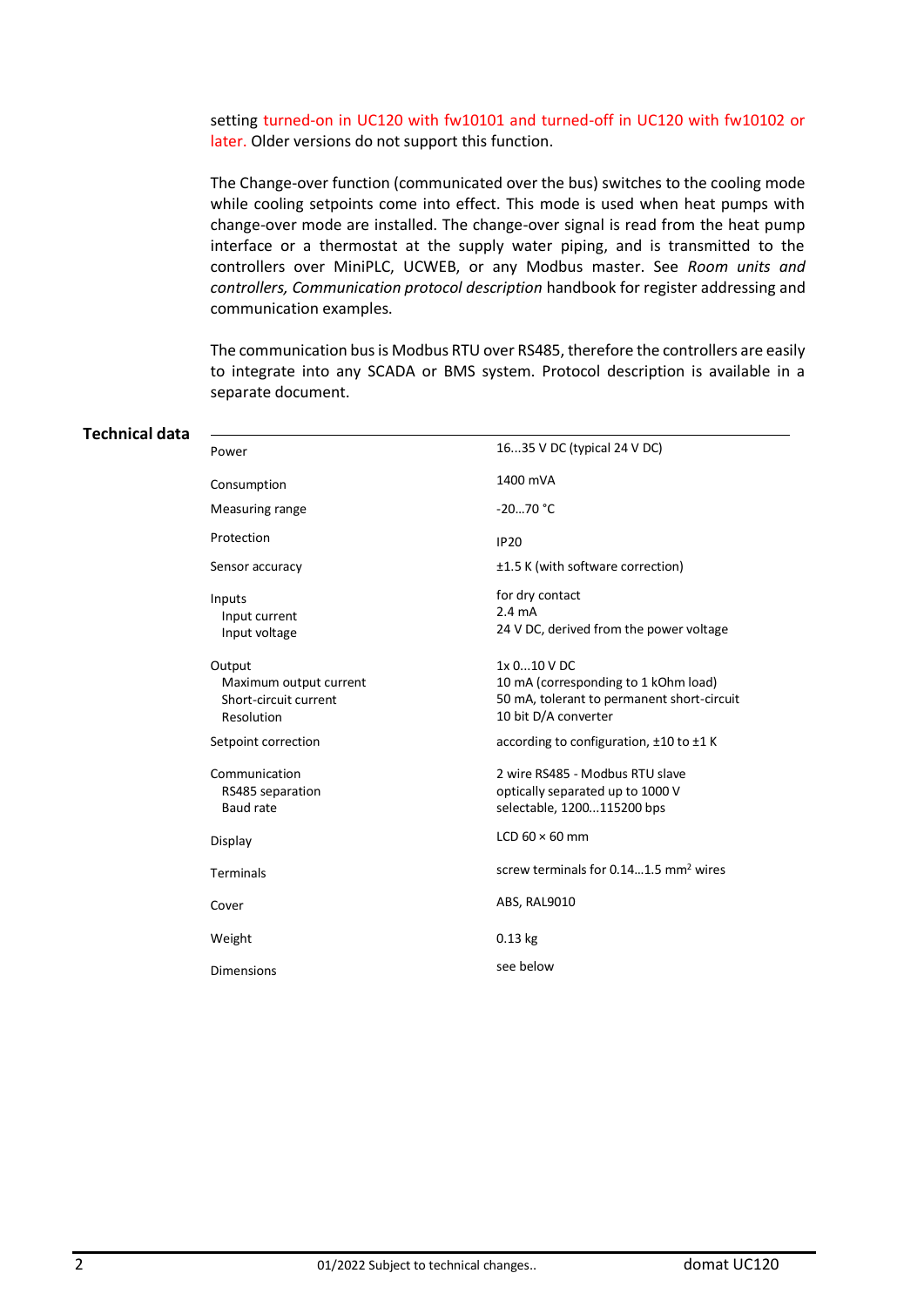#### **Terminals**





# **DIP switches** Back of the PCB **BUS END INIT**  $\bullet$ ٠ LISE

1: DI1 presence input (active when connected to G0) 2: DI2 window contact input (active when connected to G0) 3: AO1 0...10 V heating output 4: G0 power -, output – reference point 5: NC not connected 6: G0 power -, output – reference point 7: G power + 8: K- communication RS485 - 9: K+ communication RS485 +

**BUS END:** if ON, the bus is terminated (if last device on the line)

**USR:** not used, reserved for future applications

**INIT:** sets the controller into default state and sets bus address to 1, baud rate to 9600.

To init, proceed as follows: - connect the device over RS485 to a PC with ModComTool config tool - set INIT to ON - apply power (use only the connector

without bottom)

- find the controller in the tool (Scan)

**Installation** Units are intended for operating in a normal and chemically non-aggressive environment. They do not need any servicing or maintenance. Install them in a vertical position at places where they can be operated easily and measure correct values of temperature, i.e. in the height of about 150 cm, with no direct sunlight or other heat / cool source (AHU outlets, refridgerator, electrical appliances). The device consists of two parts: bottom with screw terminal block and cover containing PCB, display, and the knob. The bottom part is fixed by 2 or 4 screws to any flat surface or a flushmounting box  $\emptyset$  60 mm. At the back of the bottom there is an aperture for cabling. The bottom should be installed and cabling connected first, and the upper part inserted after the construction works have been finished to prevent damage to the unit.

> Seal the conduits to avoid influencing the sensor by draught. Use insulating pad when installing the sensor on cold walls. Avoid sensor exposition to sunlight or other heat sources.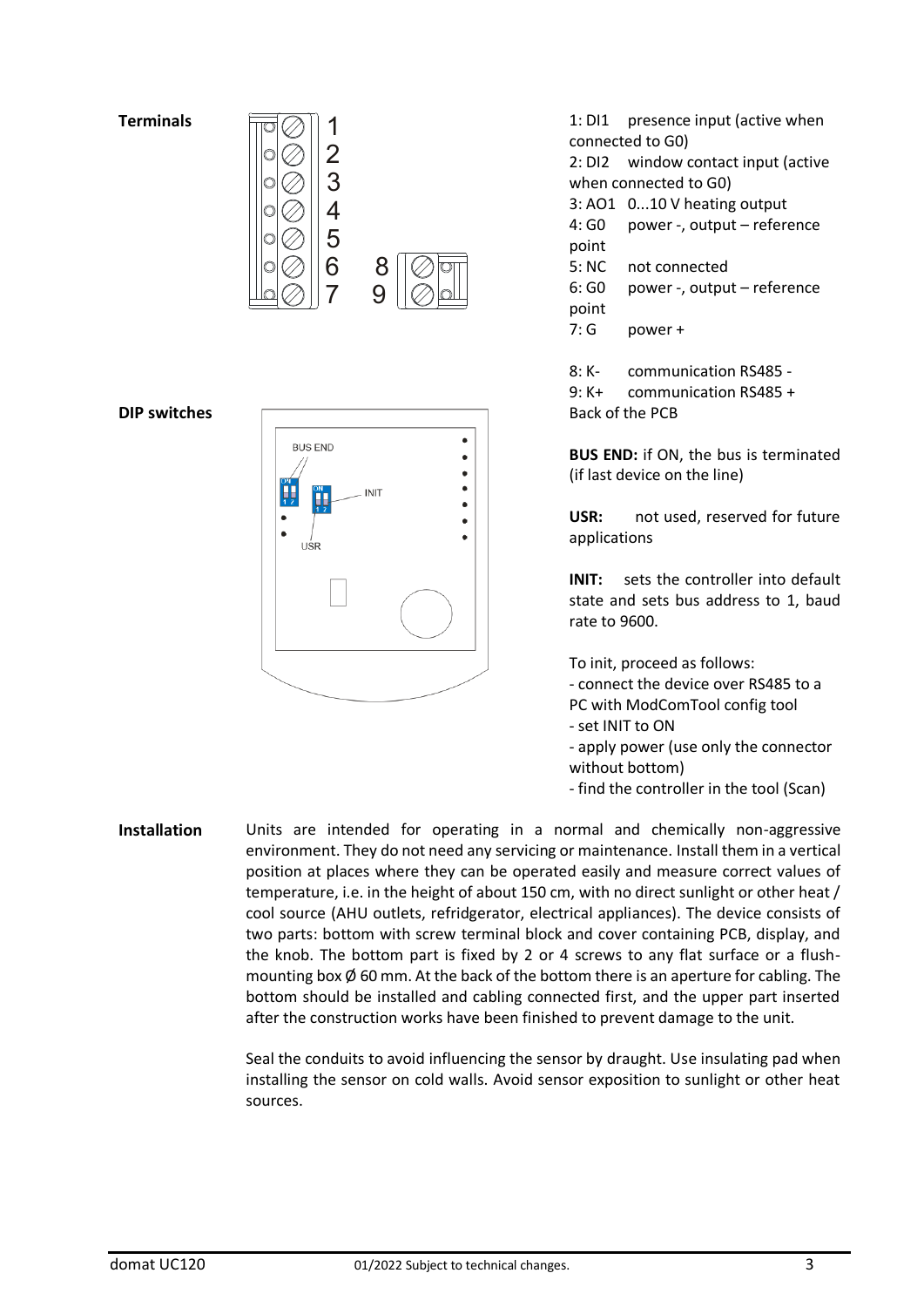

# **Opening the**

When removing the display part, proceed as follows:

- **cover**
- press gently the side parts of the unit and pull the right of the display part by several milimeters
- pull the left of the display part
- pull the display part and remove it from the bottom.

Do not bend the display part too much, the connector pins could be damaged. The locks are only at the sides of the display part, not at the top nor bottom.

### **Operation Temperature correction:**

Turn the knob clockwise to increase setpoint, turn it counterclockwise to decrease setpoint. The maximum correction range can be modified over the bus e.g. with the ModComTool configuration tool.

#### **Operation mode change:**

Push the knob shortly (<1 s). Each push changes the operation mode to Party – Day – Night – Off – Auto.

In the Auto mode, the Day / Night / Off modes change according to time schedule).

The Party mode overrides to Comfort for 120 minutes, then follows the actual time schedule.

The weekly time schedule switches between Day, Night, and Off modes according to the event list. There may be up to 6 events per day.

#### **Time schedule settings:**

Switch to the time schedule settings mode with a long push (>1 s). The controller switches to settings mode (clock icon).

Turn the knob to select the weekday (1 to 7). Then short push to confirm the selection. Turn the knob to select the event (large number 1 to 6). Each event displays the mode activated by this event.

Short push to confirm the event selection. Turn the knob to select the operation mode (Day, Night, Off, Event inactive) invoked by this event. If the event is not active, the operation mode is not changed at the set time.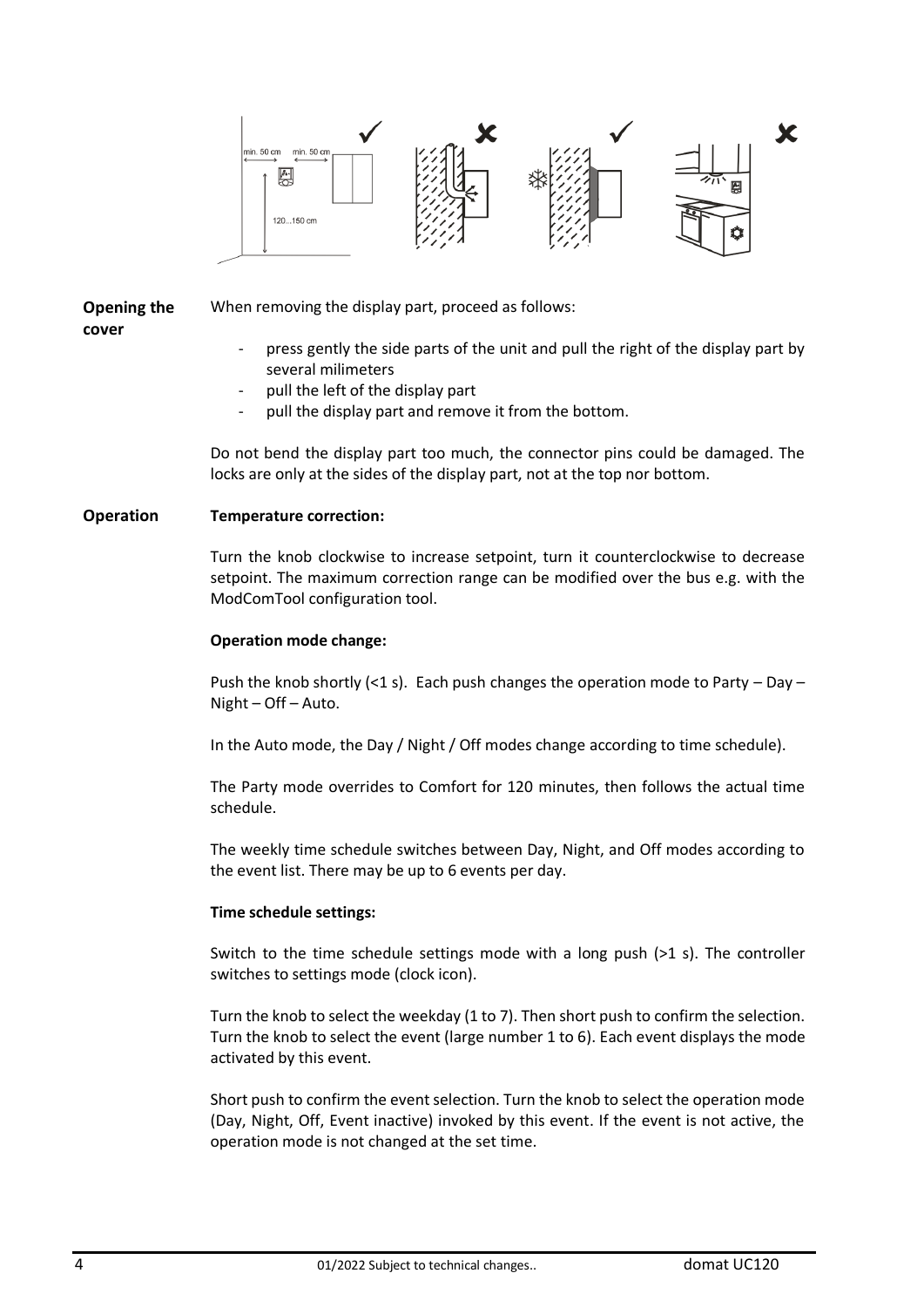Short push to confirm the operation mode setting. The event time displays. Turn the knob to set the time of the event and confirm by a short push. Then turn the knob to select another event or long push and turn the knob to select another weekday.

After all desired events have been edited, long push to leave the time schedule settings. The controller goes to the basic display mode also after 30 secs of user inactivity.

#### **Change of setpoints and controller time:**

Switch to the settings mode with a superlong push (>2.5 s). The controller switches to settings mode (flashing thermometer icon).

Turning the knob selects between following settings:

- Controller time and day of week (Clock icon, Day of week)
- Setpoint temp. Heating Day mode (Temperature, Heating, Day are flashing)
- Setpoint temp. Heating Night mode (Temperature, Heating, Night are flashing)
- Setpoint temp. Heating Off mode (Temperature, Heating, Empty house are flashing)
- Setpoint temp. Cooling Day mode (Temperature, Cooling, Day are flashing)
- Setpoint temp. Cooling Night mode (Temperature, Cooling, Night are flashing)
- Setpoint temp. Cooling Off mode (Temperature, Cooling, Empty house are flashing)

Select the requested value by a short push. Turn knob to change value. Confirm by a short push again.

If there is no user activity for 30 s, the controller goes to the basic display mode.

Default values:

The default values as well as all other settings (PI parameters, address, baudrate...) can be set by the configuration program, ModComTool.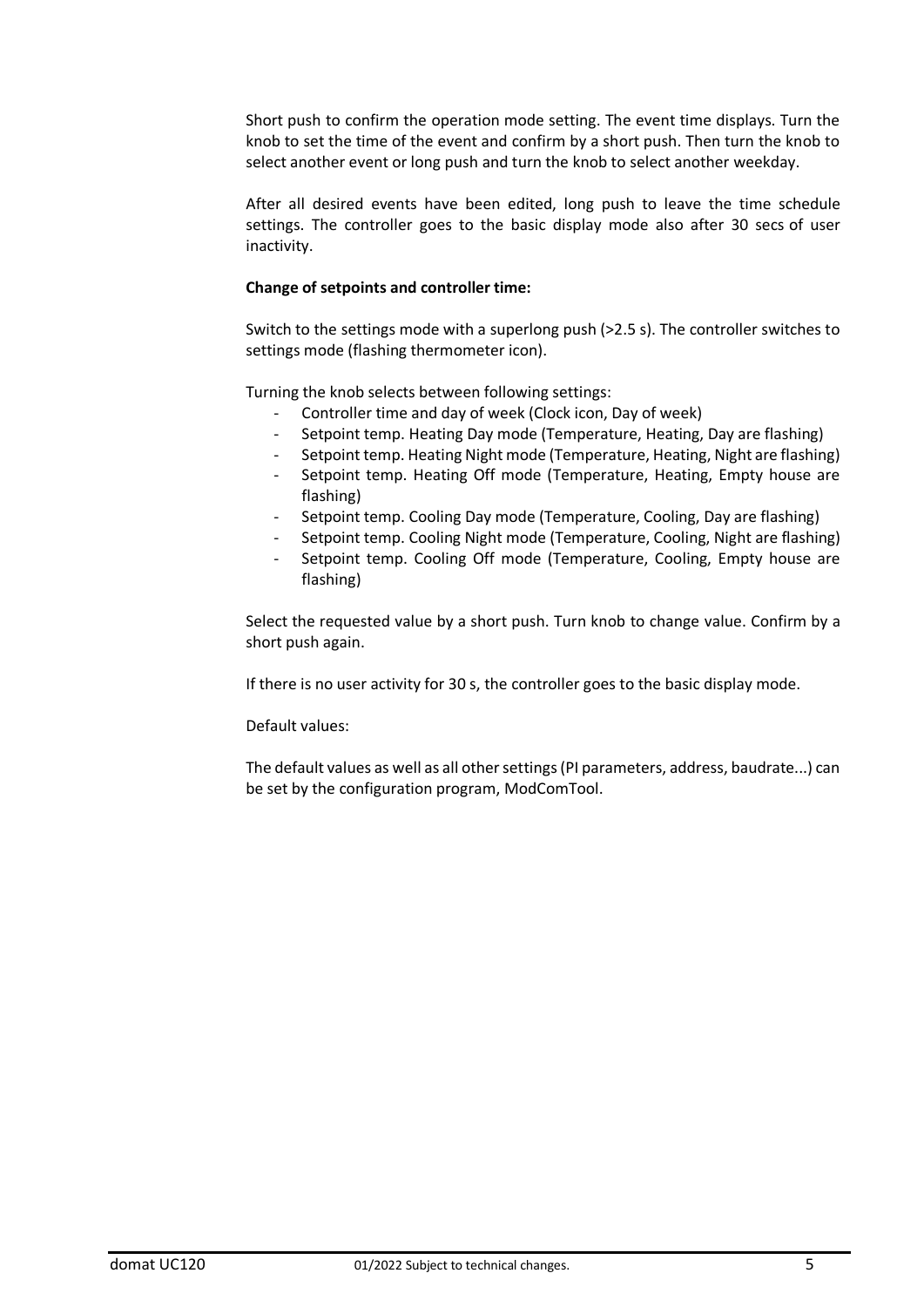**Dimensions**



**Connection**

Connection of power, communication, and valve. Suitable cable types are LAM DATAPAR 2x0.8 (cross-section in mm<sup>2</sup>), JYTY 2x1 (diameter in mm) etc. If communication and power are in the same cable, use 4-core LAM DATAPAR 2x2x0.8, JYTY 4x1. Up to 100-120 meters, parallel lines of 24 V and data bus are no problem. Regarding to EMC it is better if the pairs are twisted, such as with the LAM DATAPAR or Belden 8205 cable.

A terminal is designed for maximum 3 wires of 0.8 mm<sup>2</sup>.

**Temperature compensation** After switching the unit on, allow about 90 mins to dissipate the heat inside of the housing. Then the sensor is measuring correctly. Do not change the sensor correction variable immediately after powering the device on!

**WEEE notice** The device contains a non-rechargeable battery which backups the real-time clock and part of the memory. After the device is not operable, please return it to the manufacturer or dispose of it in compliance with local regulations.

RS 485

+ -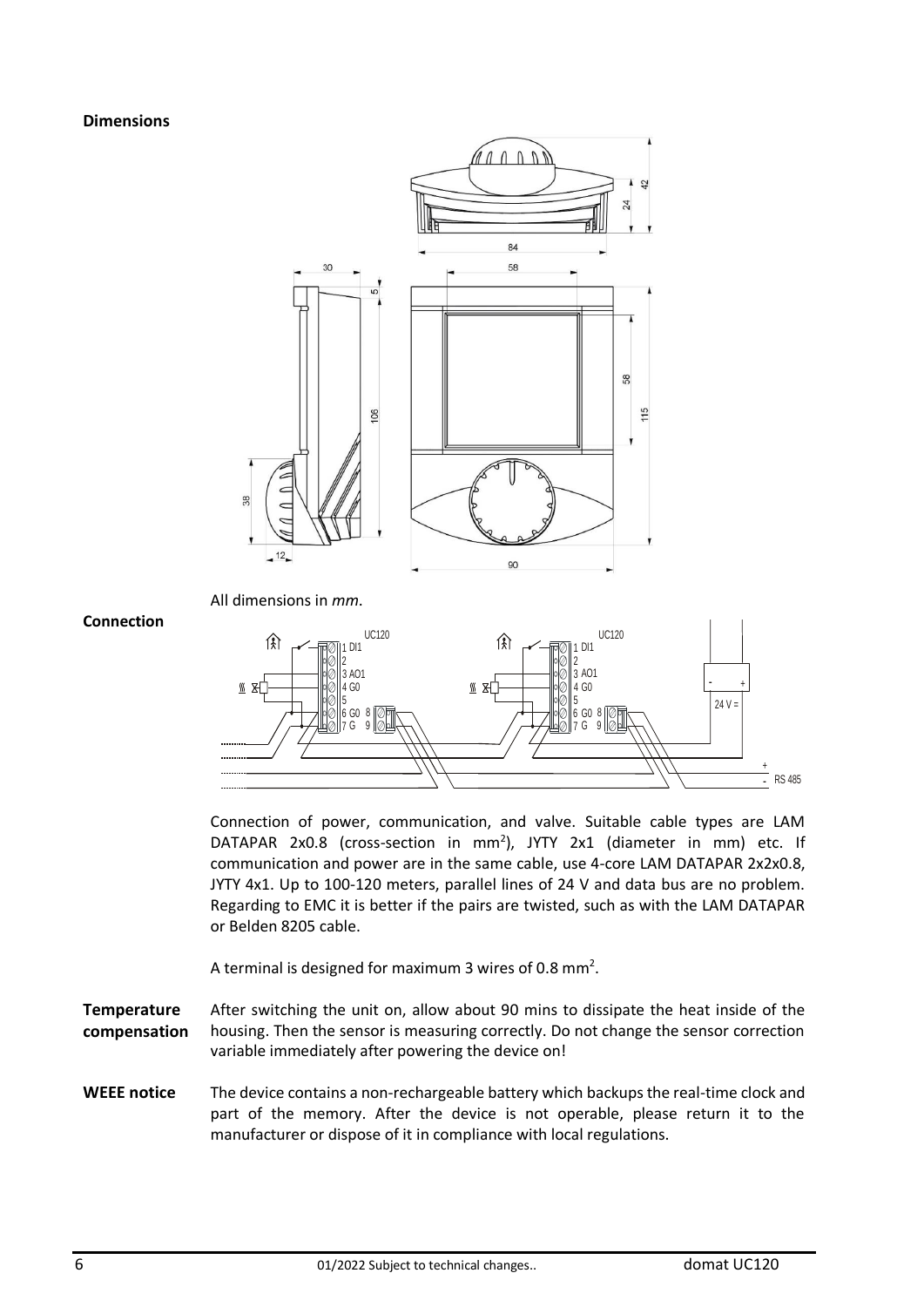Safety note The device is designed for monitoring and control of heating, ventilation, and air conditioning systems. It must not be used for protection of persons against health risks or death, as a safety element, or in applications where its failure could lead to physical or property damage or environmental damage. All risks related to device operation must be considered together with design, installation, and operation of the entire control system which the device is part of.